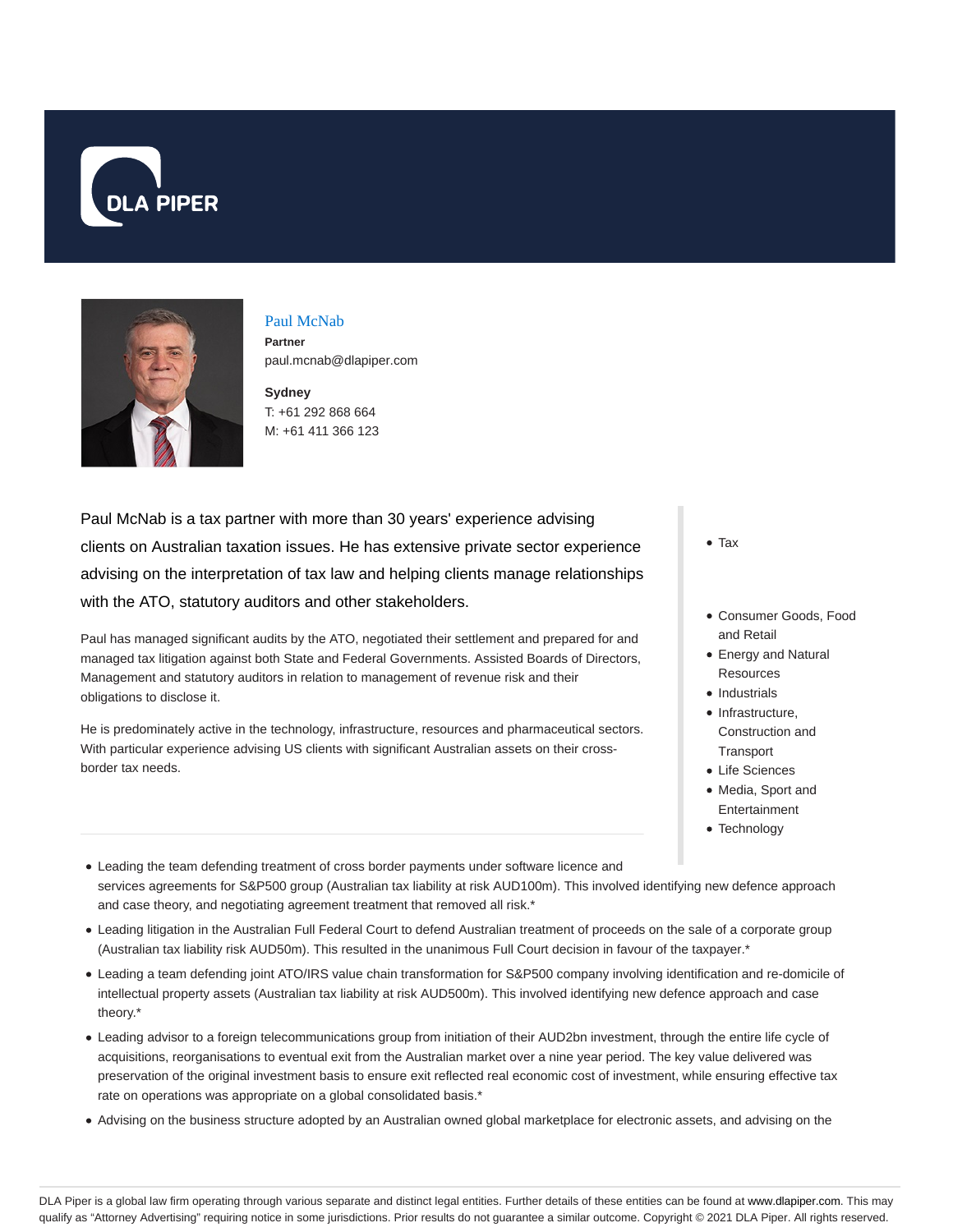business structure adopted by one of the largest global privately owned online service providers (including migration of business). These structures ensured no double tax, correctly allocated source taxation and appropriately matched tax to period of derivation. Defended both structures in ATO audits.\*

- Leading the project to assist the international clients of a Big 4 accounting firm to restructure or defend their Australian operations from Australia's MAAL rules, and advised these clients on the effect of subsequent Australian DPT and anti-hybrid rules on their structures. This involved defending their structures and assisting with negotiation of agreements and APAs providing certainty in future years.\*
- Working with a number of clients in several sectors in relation to the ATO review of cross border payments and the question of whether some or all of the payments might be considered a royalty.<sup>\*</sup>
- \* Denotes experience from a previous firm.

### CREDENTIALS

# Professional Qualifications

Solicitor of the Supreme Court of New South Wales

## Prior Experience

Prior to joining DLA Piper, Paul was a leading partner in the Tax Controversy group of a 'Big 4' accounting firm and was an experienced Tax partner at another leading accountancy firm. Paul also spent eight years at the Australian Taxation Office.

## **Recognitions**

- Legal500 Asia-Pacific recognises Paul as a Recommended Practitioner for Tax, 2021
- Paul is rated as "Highly Regarded" for Tax Controversy by World Tax 2021

## **Education**

- University of Sydney, Master of Laws (Hons)
- The College of Law, Graduate Diploma of Legal Practice
- Queensland University of Technology, Bachelor of Laws

## **Memberships**

- Entered in the High Court of Australia Register of Practitioners
- Chartered Tax Advisor, The Tax Institute
- Taxation Committee, Law Council of Australia
- Law Society of New South Wales

## Pro Bono

Chair, Governance Committee – NSW Aboriginal Land Council, 2015 – Current

The Governance Committee assists the Council of the NSWALC (the State's peak representative body in Aboriginal Affairs) with strategic advice and direction on its decision making processes and structures.

Committee member – Sunshine Coast Sports Aviators Inc, 2013 – Current

Assisting with legal advice in relation to the management of operational authorisations required from Local Authority, Police, National Parks and the Civil Aviation Safety Authority.

## INSIGHTS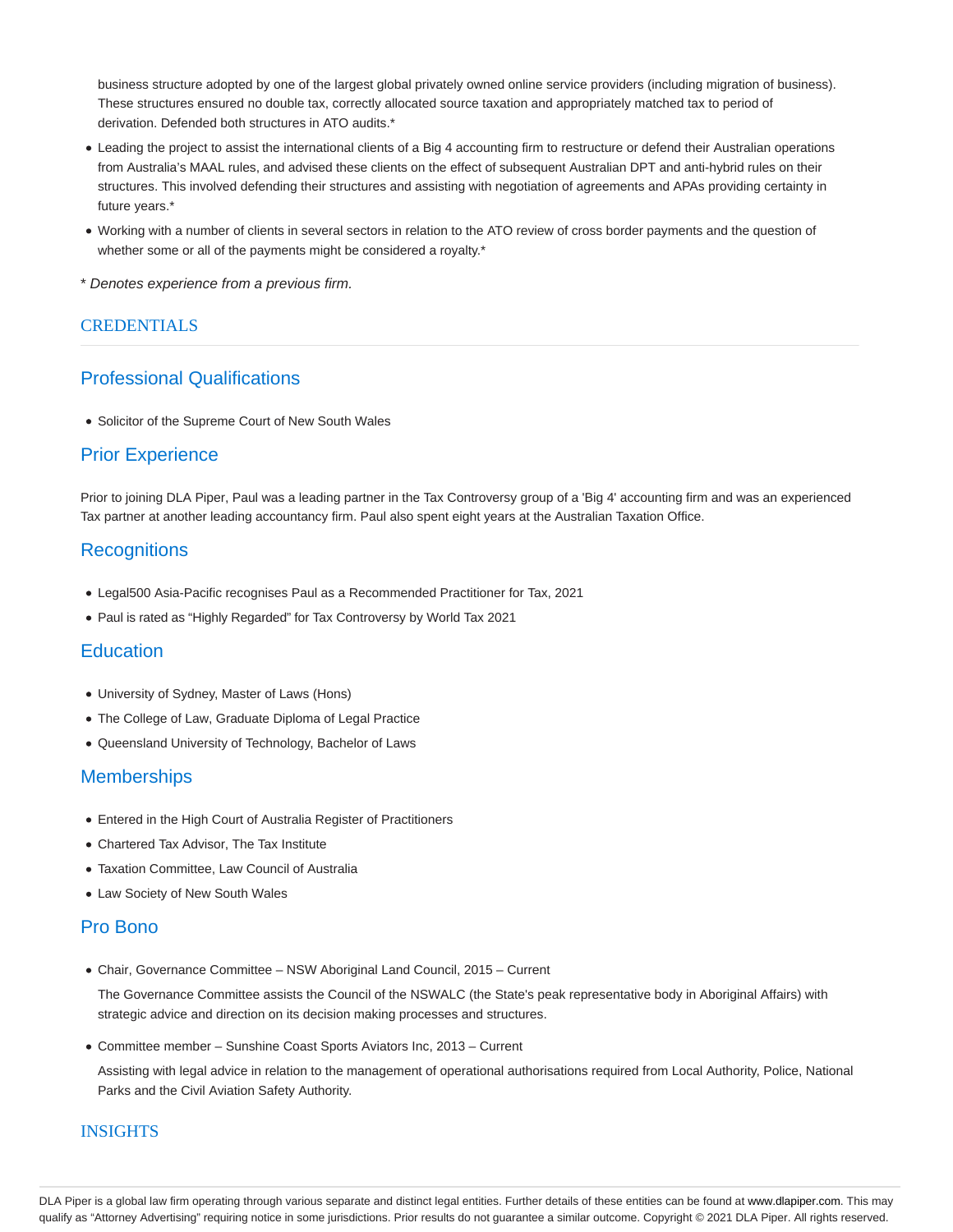# **Publications**

**Legal professional privilege in Australian tax**

1 July 2022

On the 22nd of June 2022, the ATO has released an updated version of its voluntary "protocol" for taxpayers who wish to claim legal professional privilege (LPP) when they are asked for certain documents.

**Australian Federal Court provisionally rules that some tax documents are privileged, others are not**

6 April 2022

On March 22, the Federal Court of Australia delivered judgement in one of two long-running privilege disputes it is conducting against Pricewaterhouse Coopers (PwC) and its clients (Commissioner of Taxation v PricewaterhouseCoopers [2022] FCA 278).

**Australia: PepsiCo in diverted profits tax dispute**

5 April 2022

In this update we explain why the PepsiCo appeal regarding diverted profits tax (DPT) provisions in the Australian Federal Court is significant.

**Australian Federal Budget 2022-2023**

29 March 2022

The 2022/23 Federal Budget (**Budget**) was delivered by the Australian Treasurer, the Hon. Josh Frydenberg, on 29 March, 2022 and, while viewed as a 'pre-election Budget', it delivered several important business tax and related initiatives.

**Transfer pricing chat: Paul McNab**

14 March 2022

Australia is becoming increasingly prominent when it comes to transfer pricing, thanks in part to a huge amount of foreign investment. In recent years the Australian Tax Office, the nation's tax authority, has taken multinationals to court over transfer pricing disagreements in high-profile cases involving Singtel—a win for the government—and Glencore—a government los

**Australian Federal Court judgment against Singtel in Transfer Pricing dispute**

19 January 2022

In this update we discuss the recent landmark court ruling of the Federal Court of Australia in a transfer pricing dispute involving Singapore Telecom and the Australian Taxation Office, in which the Court dismissed the taxpayer's appeal.

**Asia Pacific Tax Newsletter December 2021**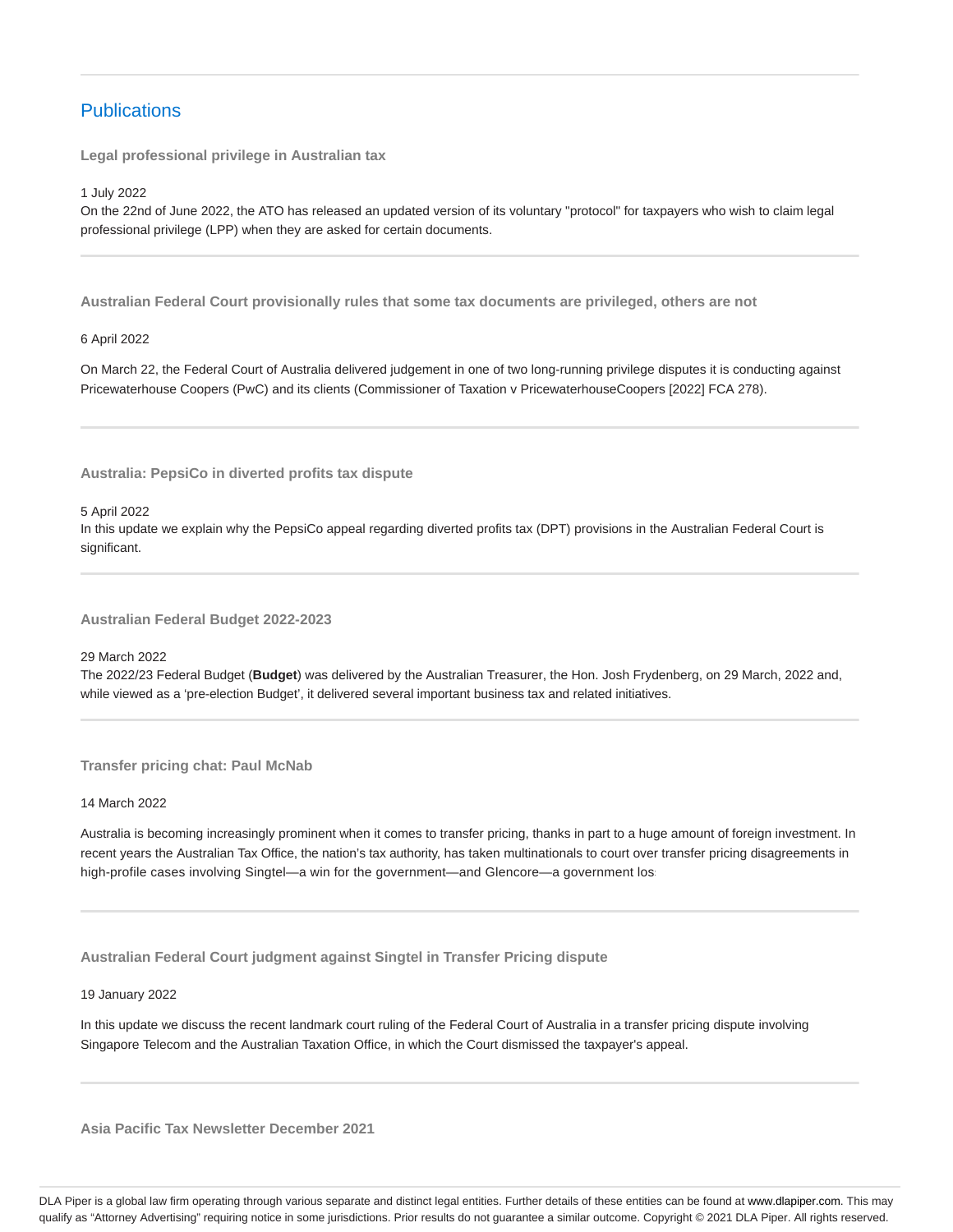**Australian Corporate Collective Investment Vehicle Regime draft legislation**

31 August 2021

On Friday 27 August the Treasurer and the Assistant Treasurer announced the release of draft Legislation for public consultation on tax and regulatory aspects of the proposed new Corporate Collective Investment Vehicle Regime (CCIV) Regime with a view to implementation from 1 July 2022.

**Asia Pacific Tax Newsletter July 2021**

6 August 2021

Welcome to the third issue of our AsiaPac Tax Newsletter. In this issue, we continue to bring you the latest tax developments in the Asia-Pacific region including governmental policies and updates on case laws.

**Australia: Launch of the patent box regime and guidance on intangible arrangements**

5 July 2021

In this update we discuss the impact of the patent box regime and consider the changes to intangible arrangements.

**Glencore wins in High Court on Transfer Pricing**

21 May 2021

The High Court of Australia has today refused to grant the Commissioner of Taxation leave to appeal against the Full Federal Court decision. Glencore won against the ATO in almost all respects in the Full Federal Court, and earlier before a single Judge of the Federal Court of Australia.

**Australian Federal Budget 2021-2022**

11 May 2021

Australia's COVID-19 'comeback' 2021-22 Federal Budget ( **Budget**) was delivered by the Australian Treasurer, the Hon Josh Frydenberg, on 11 May 2021 and provides, amongst other things, several important business tax and related initiatives.

**Asia Pacific Tax Newsletter March 2021**

7 April 2021

Welcome to the second issue of our AsiaPac Tax Newsletter. In this issue, we bring you the latest tax developments in the Asia-Pacific region including governmental policies and updates on case laws.

**ATO wins legal professional privilege dispute and sets new COVID-19 PE risk guidance**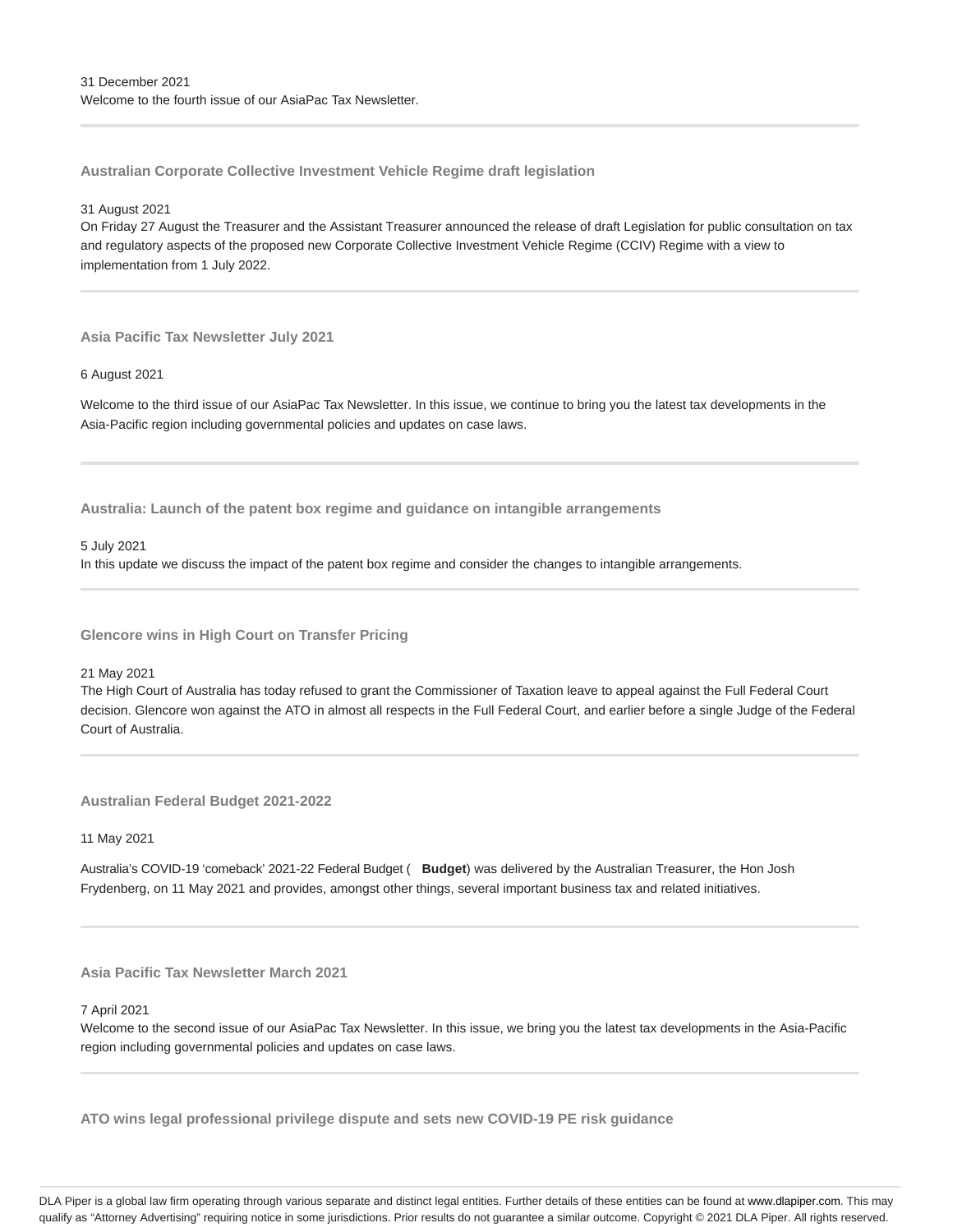24 February 2021 From judicial decisions to ATO guidance updates, Partner Paul McNab summarises the tax-related developments from early 2021 in Australia.

**ATO files request for leave to appeal Glencore decision**

#### 18 January 2021

Partner Paul McNab takes a closer look at the Glencore appeal, the decision in La Mancha Group, and the key changes to the Australian Tax Office's website.

**Glencore wins landmark Australian transfer pricing case over ATO**

### 16 November 2020

We analyse the Full Federal Court of Australia's judgment from commodity company Glencore's partial victory in its dispute with the Australian Tax Office.

**Australian Federal Court dismisses ATO appeal In Glencore transfer pricing case**

### 10 November 2020

In a unanimous decision, the Australia Full Federal Court dismissed the ATO appeal in the Glencore transfer pricing matter (except in relation to freight expenses in 2009).

In our update note, we analyse key parts of the judgement, including the role of the Court of Appeal and the relevance of witnesses.

### **Australian Federal Budget 2020-21**

6 October 2020

The Australian Treasurer, the Hon Josh Frydenberg, delivered the 2020/21 Federal Budget on 6 October, 2020 and as widely anticipated, the key focuses were on firstly, bringing forward to 1 July, 2020 the effective date of previously legislated personal income tax cuts and secondly, expanding significant economic stimulus initiatives.

**Australian regulators consider the application of legal professional privilege**

#### 24 September 2020

We present the tax highlights from September 2020 in Australia, which includes clarifications to the hybrid mismatch rules and wider discussion on legal professional privilege.

**Learning from the Addy and Auctus Resources decisions in Australia**

26 August 2020

From economic recovery plans to judicial decisions, we summarise the tax-related developments from mid-2020 in Australia.